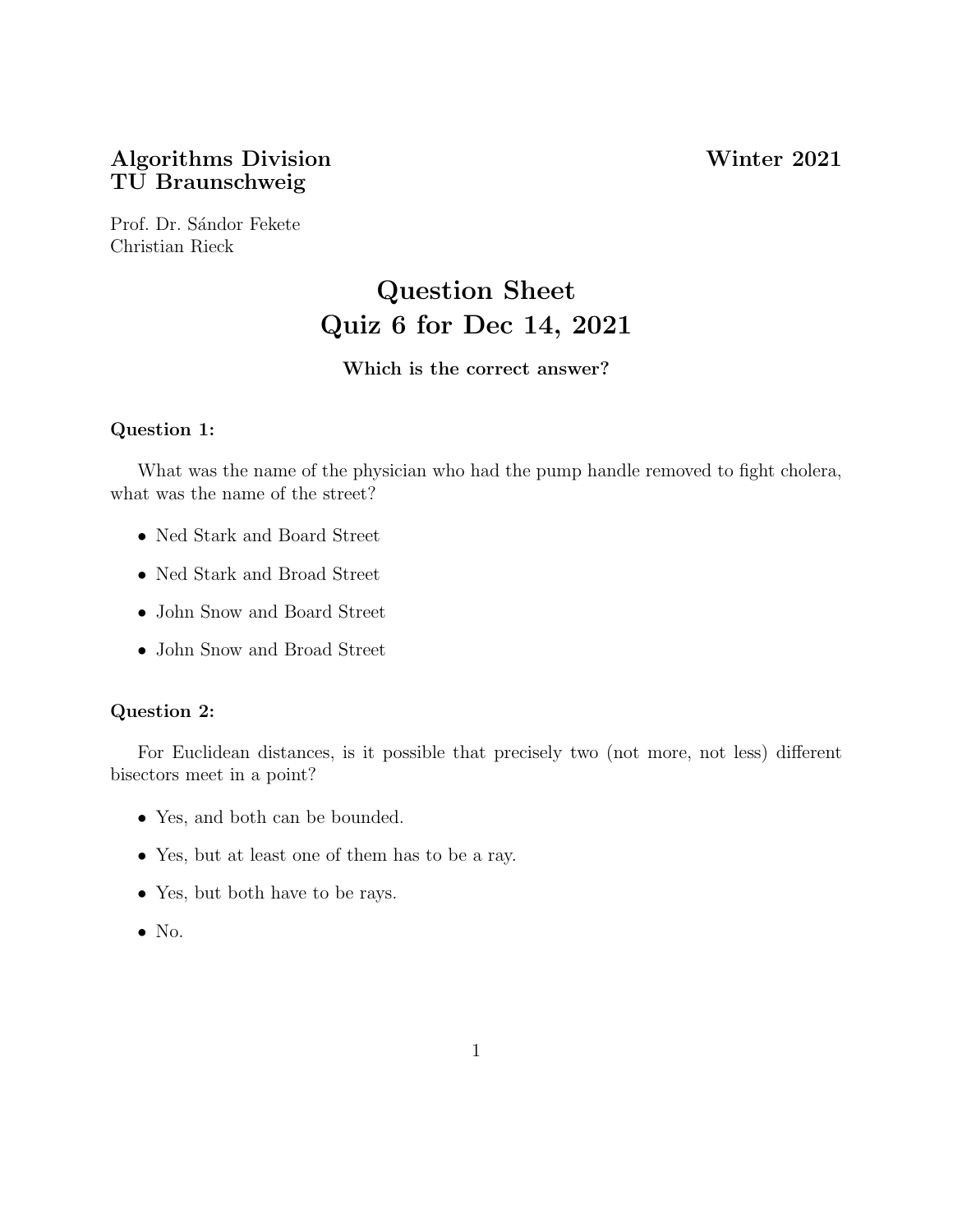#### Question 3:

Consider two distinct points in a unit square. What is smallest upper bound for the area of the bisector between these points under Manhattan distances?

- 0
- 0.25
- 0.5
- 1

#### Question 4:

Consider two distinct points in a unit square. What is smallest upper bound for the area of the bisector between these points under Euclidean distances?

- 0
- 0.25
- 0.5
- 1

#### Question 5:

Consider a planar graph with  $n$  vertices and  $m$  edges, drawn in the plane without intersecting edges. What is the tightest characterization of the number of bounded faces?

- At most  $m n + 1$ , possibly less.
- Precisely  $m n + 1$ .
- At least  $m n + 1$ , possibly more.
- Precisely  $m n + 2$ .
- That depends.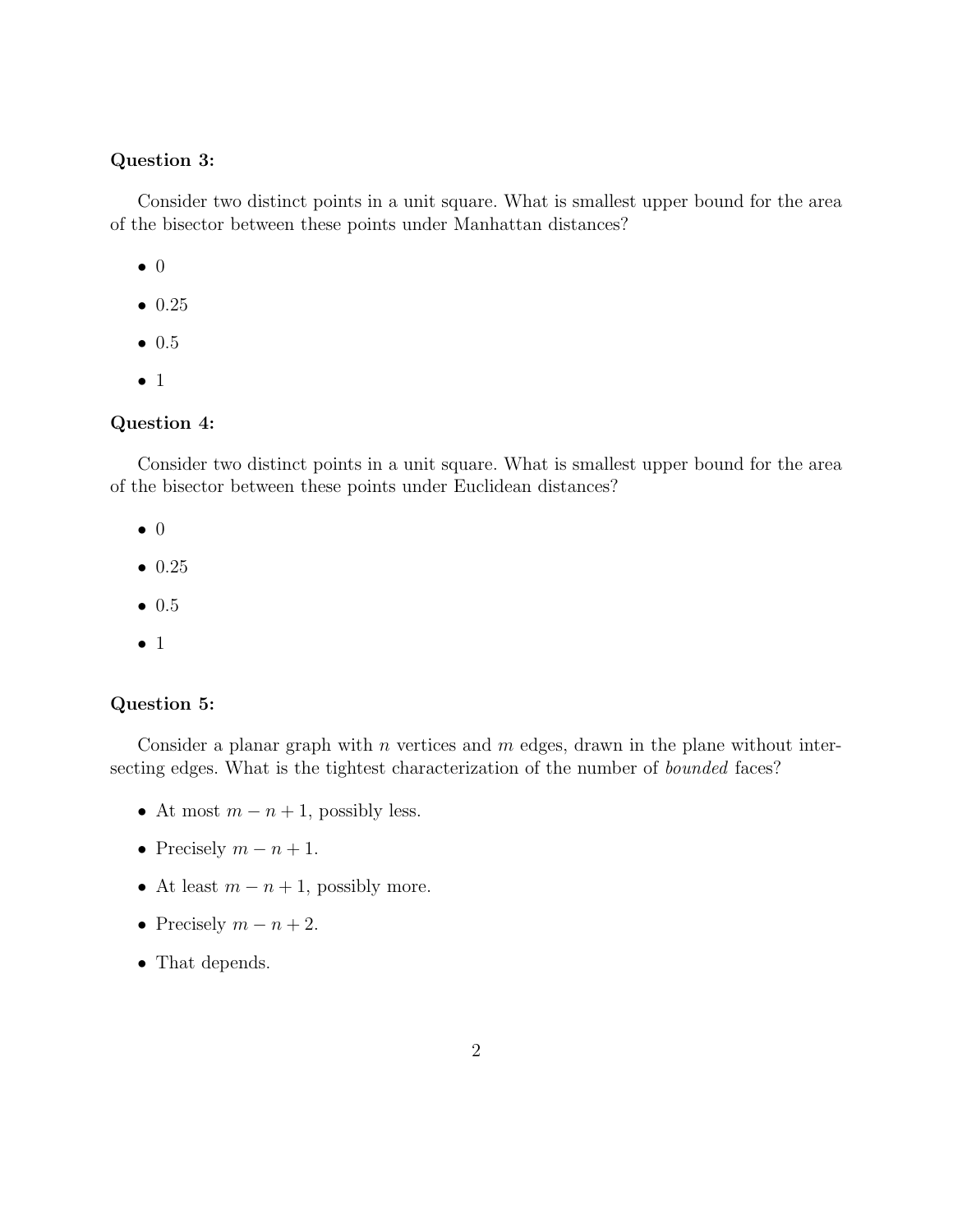#### Question 6:

Consider a connected planar graph with  $n$  vertices,  $m$  edges,  $f$  faces. How many *pointers* does its DCEL have?

- $m n + f + 2$ .
- $m + n + f$ .
- $5m + n + f$ .
- $6m + n + f$ .
- $10m + n + f$ .
- $12m + n + f$ .

#### Question 7:

For a set P of n points in the plane, let  $\nu(p)$  be the number of nearest neighbors of  $p \in \mathcal{P}$ , according to Euclidean distances. What is the tightest upper bound for the average number 1  $\frac{1}{n} \sum_{p \in \mathcal{P}} \nu(n)$  of nearest neighbors?

- At most  $2-\frac{4}{n}$  $\frac{4}{n}$ .
- $\bullet\,$  At most 2.
- At most  $3-\frac{6}{n}$  $\frac{6}{n}$ .
- At most 3.
- At most  $6-\frac{12}{n}$  $\frac{12}{n}$ .
- $\bullet\,$  At most 6.